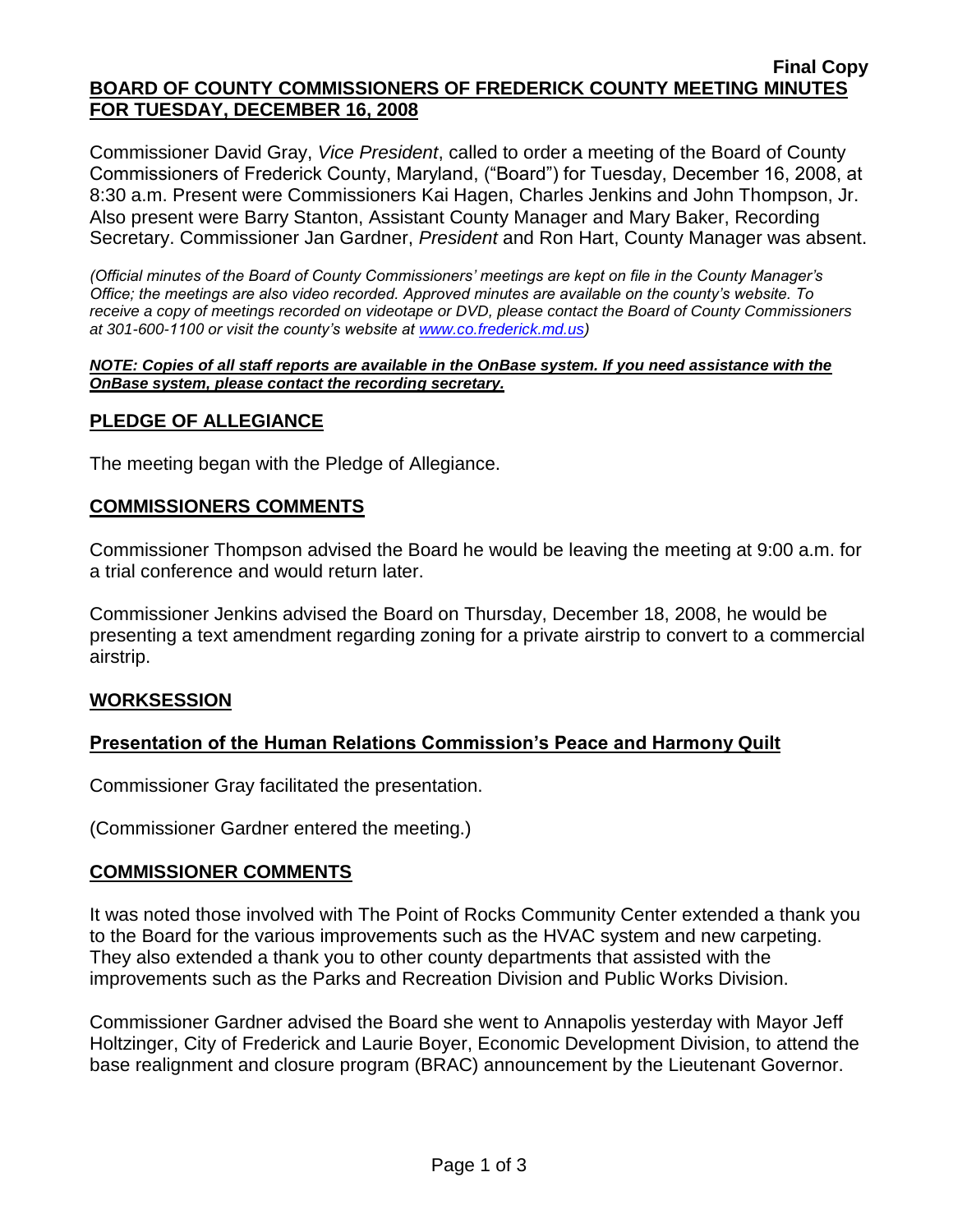#### **Final Copy BOARD OF COUNTY COMMISSIONERS OF FREDERICK COUNTY MEETING MINUTES FOR TUESDAY, DECEMBER 16, 2008**

Commissioner Gardner and Ron Hart, County Manager, attended a meeting yesterday at Fort Ritchie to meet with the Franklin County and Adams County, Pennsylvania, commissioners and the Washington County commissioners.

It was noted the outcome of the appeal hearings for school construction funding was now \$13 million.

Commissioner Gardner requested direction to send a letter to the Governor requesting federal funds from the proposed economic stimulus package for funding to complete phase 2-D of the I-270 project.

## **Amendment of the Ethics Ordinance Provisions Regarding the Filing of Financial Disclosure Statements – Linda Thall, Office of the County Attorney**

Ms. Thall presented information to the Board regarding provisions to the Ethics Ordinance.

Commissioner Gardner requested a list of the boards and commissions this provision would affect.

(Commissioner Thompson left the meeting.)

Commissioner Gray moved to approve staff's recommendation as presented and schedule this item for public hearing. Commissioner Hagen seconded the motion that passed 3-1 with Commissioner Jenkins opposed and Commissioner Thompson absent.

## **FY 2009 Installment Purchase Program Applications – Tim Blaser and Anne Bradley, Planning Division**

Mr. Blaser presented information regarding the 40 applications for the FY 2009 Installment Purchase Program (IPP) Easement Acquisitions Program composed of 5,079 acres. The 40 applications included 22 crop farms, 10 beef/crop farms, three horse farms, two dairy farms, one tree farm, one beef/orchard farm and one sod farm. The Finance Division Staff indicated approximately 10 easements (2,500 acres) could be purchased in FY 2009.

Commissioner Jenkins moved to approve staff's recommendation as presented and schedule this item for public hearing. Commissioner Hagen seconded the motion that passed 4-0 with Commissioner Thompson absent.

# **ADMINISTRATIVE BUSINESS**

# **Constitution and Bylaws of the Local Emergency Planning Committee (LEPC) – Dennis Wenner, Fire and Rescue Services Division**

Mr. Wenner presented information regarding the constitution and bylaws for the LEPC.